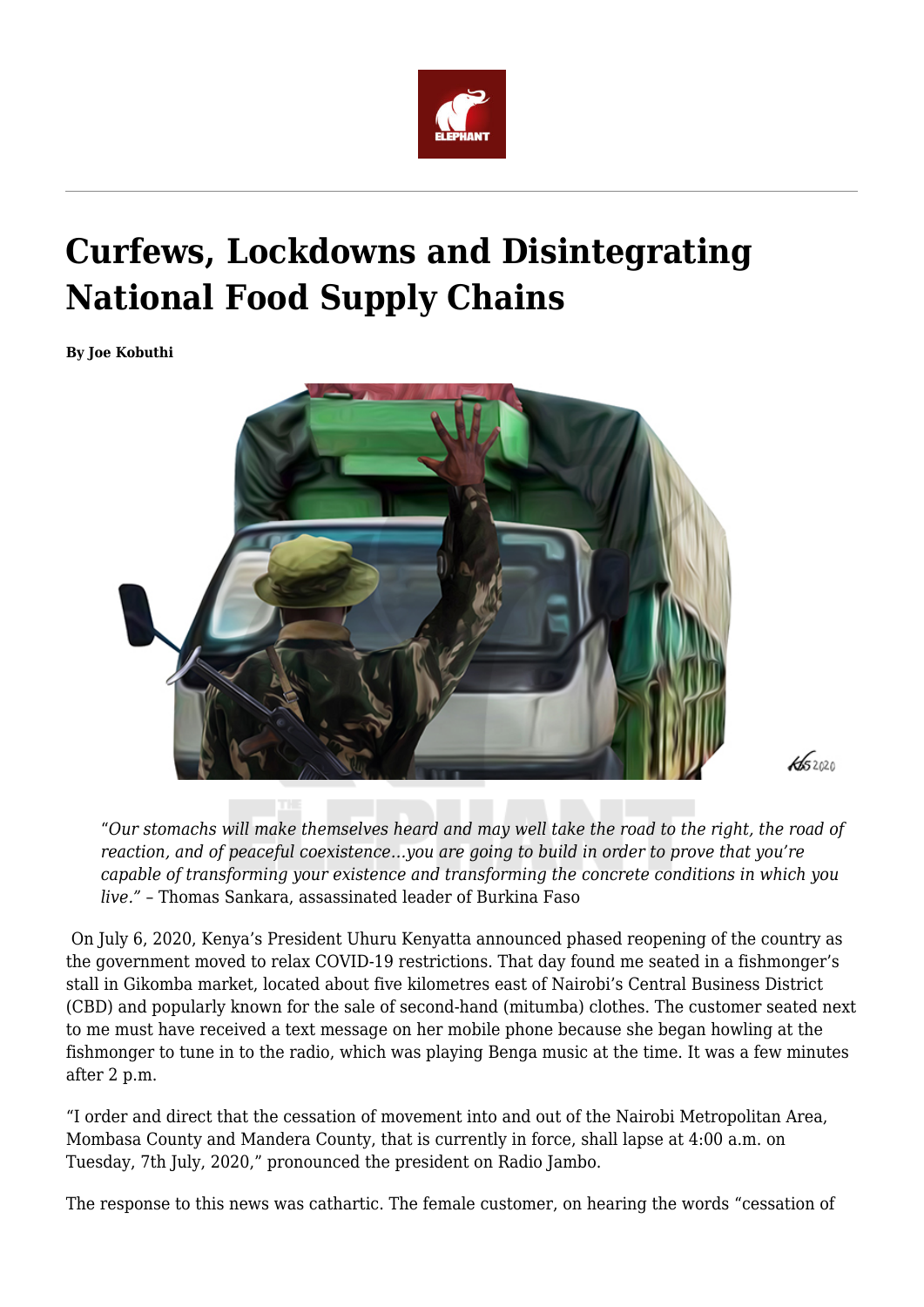movement shall lapse" ululated, and burst out in praise of her God – "Nyasaye" – so loudly it startled the fishmonger. The excited customer jumped on her feet and started dancing around the fish stalls, muttering words in Dholuo. *"Nyasacha, koro anyalo weyo thugrwok ma na Nairobi, adog dala pacho. Pok a neno chwora, chakre oketwa e lockdown. Nyasacha, iwinjo ywak na. Nyasacha ber.*" Oh God, I can now leave the hardship of Nairobi and go back to my homeland. I have not seen my husband since the lockdown measures were enforced. Oh God, you have heard my prayers. Oh God, you are good to me.

"She, like most of us are very happy that the cessation measures have been lifted. Life was becoming very hard and unbearable," said Rose Akinyi, the fifty-seven year old fishmonger, also known as "Cucu Manyanga" to her customers because of her savvy in relating to urban youth culture. "Since the lockdown, business has been bad. Most of my customers have stopped buying fish because they have either lost their sources of income while others have been too afraid of catching the coronavirus that they have not come to make their usual purchases," explained Akinyi.

Gikomba market is also Nairobi's wholesale fish market. Hotels, restaurants, and businesses flock there to purchase fresh and smoked fish from Lake Victoria and Lake Turkana. But with the government regulations to close down eateries, fish stocks have been rotting, lamented Akinyi. She has had to reduce the supply of her fish stocks in response to the low demand in the market.

"With the re-opening of the city, I plan to travel to my home county of Kisumu and go farm. At least this way I can supplement my income because I don't see things going back to normal anytime soon," she explained.

Two days later, I found my way to Wakulima market, popular known as Marikiti. The stench of spoilt produce greets you as you approach the vicinity of the market, Nairobi's most important fresh produce market. News of the president's announcement had reached the market and the rush of activity and trade had returned.

Gikomba market is also Nairobi's wholesale fish market. Hotels, restaurants, and businesses flock there to purchase fresh and smoked fish from Lake Victoria and Lake Turkana. But with the government regulations to close down eateries, fish stocks have been rotting, lamented Akinyi.

"Since the lockdown, business has been dire to say the least," complained one Robert Kharinge aka Mkuna, a greengrocer and pastor in a church based in Madiwa, Eastleigh. Robert, who sells bananas that he gets from Meru County, noted that "business has never been this bad in all my twenty years as a greengrocer. Now, I've been forced to supplement my income as a porter to make ends meet. Before COVID-19, I would sell at least 150 hands of bananas in a day. Today, I can barely sell five hands," he explains.

Robert, who is also a clergyman, leans on his faith and is hopeful that things will get back to normal since the cessation of movement has been lifted. He also hopes that the county government of Nairobi will finally expand the Marikiti market to cater for the growing pressure of a city whose population is creeping towards five million.

A short distance from Robert's stall and outside the market walls stands Morgan Muthoni, a young exuberant woman in her early twenties selling oranges on the pavement. Unable to find space in the market, she and a number of traders have opted to position themselves along Haile Selassie Avenue, where they sell produce out of handcarts.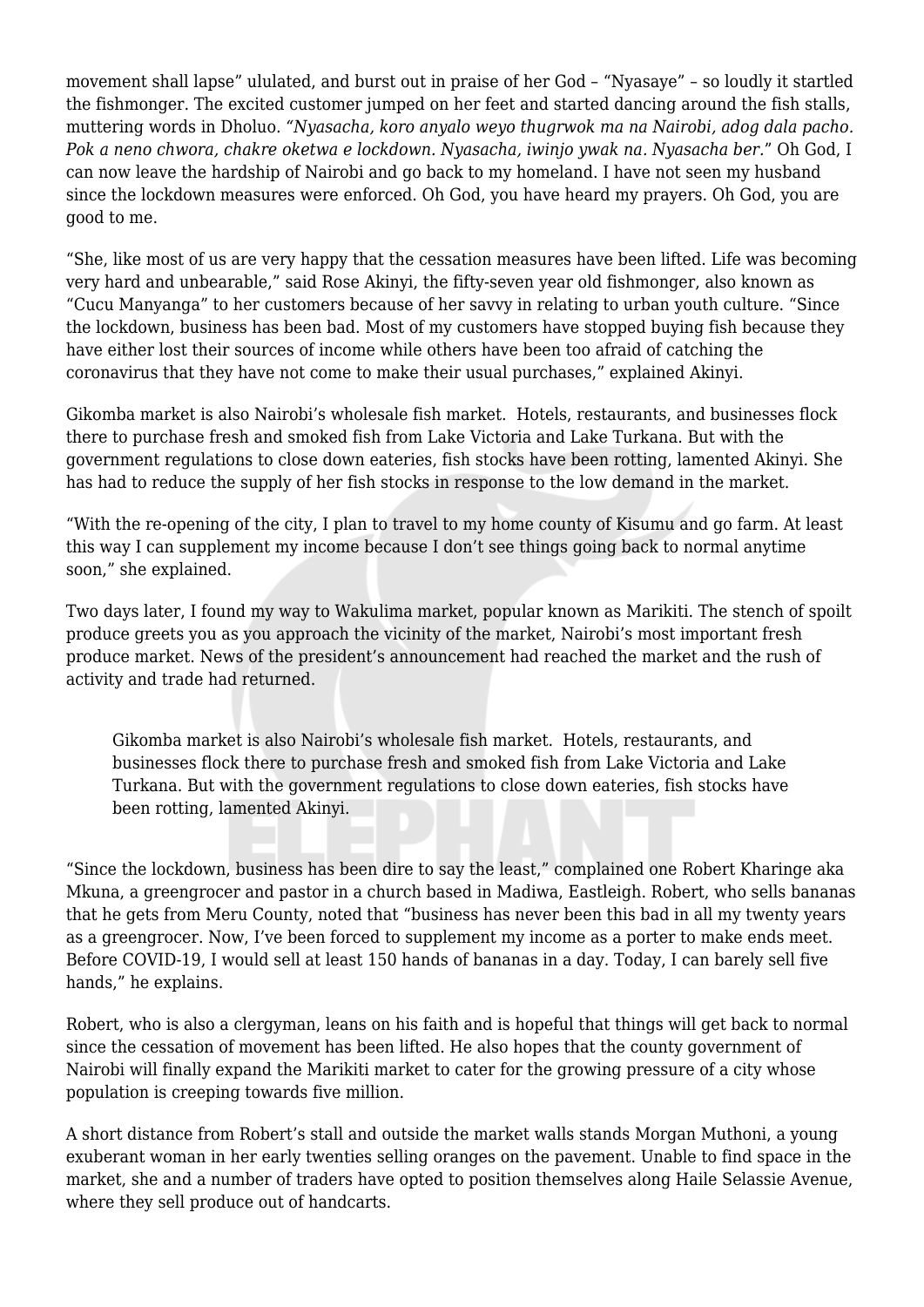"When President Uhuru announced the cessation of movement in April, our businesses were gravely affected," Muthoni says as attends to customers. "I get my oranges from Tanzania and with the lockdown regulations, therefore, produce hasn't been delivered in good time despite what the government has been saying. Before COVID-19, I would get oranges every two days but now I have to wait between four and five days for fresh produce. My customers aren't happy because they like fresh oranges and I'm now forced to sell them produce with longer shelf life."



With the prior government lockdowns in Nairobi and Mombasa's Old Town, which have large populations and are key markets for various food products, the government had to ensure that people in those areas were not cut off from essential goods and services. It was also the mandate of the government to shield farmers and manufacturers of the goods from incurring heavy losses because of the restrictions. Despite good attempts by the authorities to introduce measures that allowed the flow of goods to populated areas affected by the lockdown, there were several reports of police harassment.

"Truck drivers are complaining that they are been harassed by the police for bribes at the police stops, which is gravely affecting our businesses. The police, with their usual thuggery, are using this season of corona to mistreat and extort truck drivers to pay bribes in order to give them way at police checks even if they have adhered to the stipulated regulations," complained Muthoni.

The movement of goods is further complicated by the disjointed health protocols. "We also hear that because Magufuli's Tanzania has a different policy towards COVID-19, trucks drivers are taking longer at the border because they need to be tested for coronavirus before they are allowed to pass. But we don't know how true these reports are. For now, we believe that things will get better since the cessation has been lifted. If God is for us, who can be against us?" Muthoni concludes.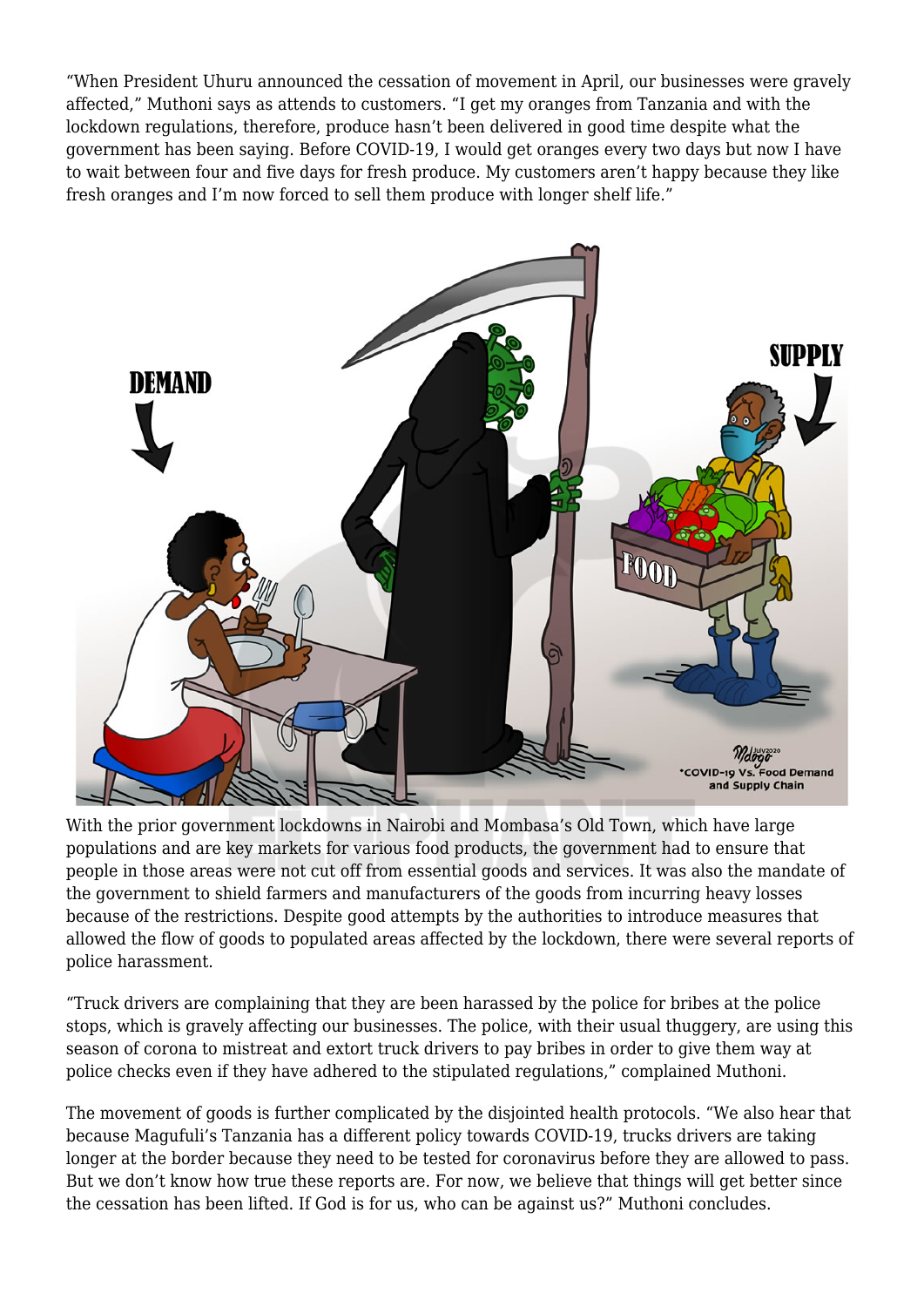Divine intervention is a recurring plea in these distressed economic times, but unlike Muthoni and Robert, who remain hopeful, this is not the case for Esther Waithera, a farmer and miller based in Mwandus, Kiambu, about 15 kilometres from Nairobi. Kiambu, with its fertile rich soils, adequate rainfall, cool climate, and plenty of food produce, is a busy and bustling administrative centre in the heart of Kikuyuland.

After the president's announcement of the quasi-lockdown and curfew, Waithera has been spending her afternoons selling fresh produce from her car that is parked opposite Kiambu mall on the weekends and in Thindigwa, a splashy middle-class residential area off the busy Kiambu Road, on weekdays.

"Before COVID-19, I used to supply fresh farm produce to hotels and restaurants across the city. But now I have been forced to sell my produce from my car boot because if I don't, my produce will rot in the farm. My husband runs the family mill and even that has been doing badly since the coronavirus came to plague us. We have had to decrease our milling capacity and the cost of maize flour to adjust to new market prices as demand reduces."

After the president's announcement of the quasi-lockdown and curfew, Waithera has been spending her afternoons selling fresh produce from her car that is parked opposite Kiambu mall on the weekends and in Thindigwa, a splashy middle-class residential area off the busy Kiambu Road, on weekdays.

Maize is Kenya's staple food and Kenyans rely on maize and maize products for subsistence but, "Kenyans are going hungry and many households are skipping meals to cope with these harsh times," explains Waithera.

Waithera, who is a mother of three children, doesn't seem hopeful about the future. "This government that we voted for thrice has let us down. They have squandered the lockdown and have caused economic harm without containing COVID-19. Now we are staring at an economic meltdown, a food crisis and a bleak future for our children."

A devout Christian of the evangelical persuasion, Waithera deeply believes that "God is punishing the country and its leaders for its transgressions because they have turned away from God and taken to idol worship and the love for mammon". And like the biblical plagues, "the recent flooding, the infestation of desert locusts and the corona pandemic are all signs from God that he has unleashed his wrath on his people unless we repent our wrongdoings and turn back to God", laments a bitter Waithera.

For Joyce Nduku, a small-scale farmer and teacher based in Ruiru, this new reality has provided her with opportunities for growth. She acknowledged that her sales have increased during the COVID-19 pandemic, saying, "I now have more customers because there are not enough vegetables available in the market from upcountry".

## **Localised and more resilient food systems**

At a time when regular food supply chains have not been assured, some food markets have closed, mama mbogas (women vegetable vendors) are out of business, and the cessation of movement is deterring travel, Nduku attributes her increased food production to meet the growing demand to a business model that lays emphasis on a localised food system and short food supply chains.

Approaching food production through a localised food system, she says, "gives me local access to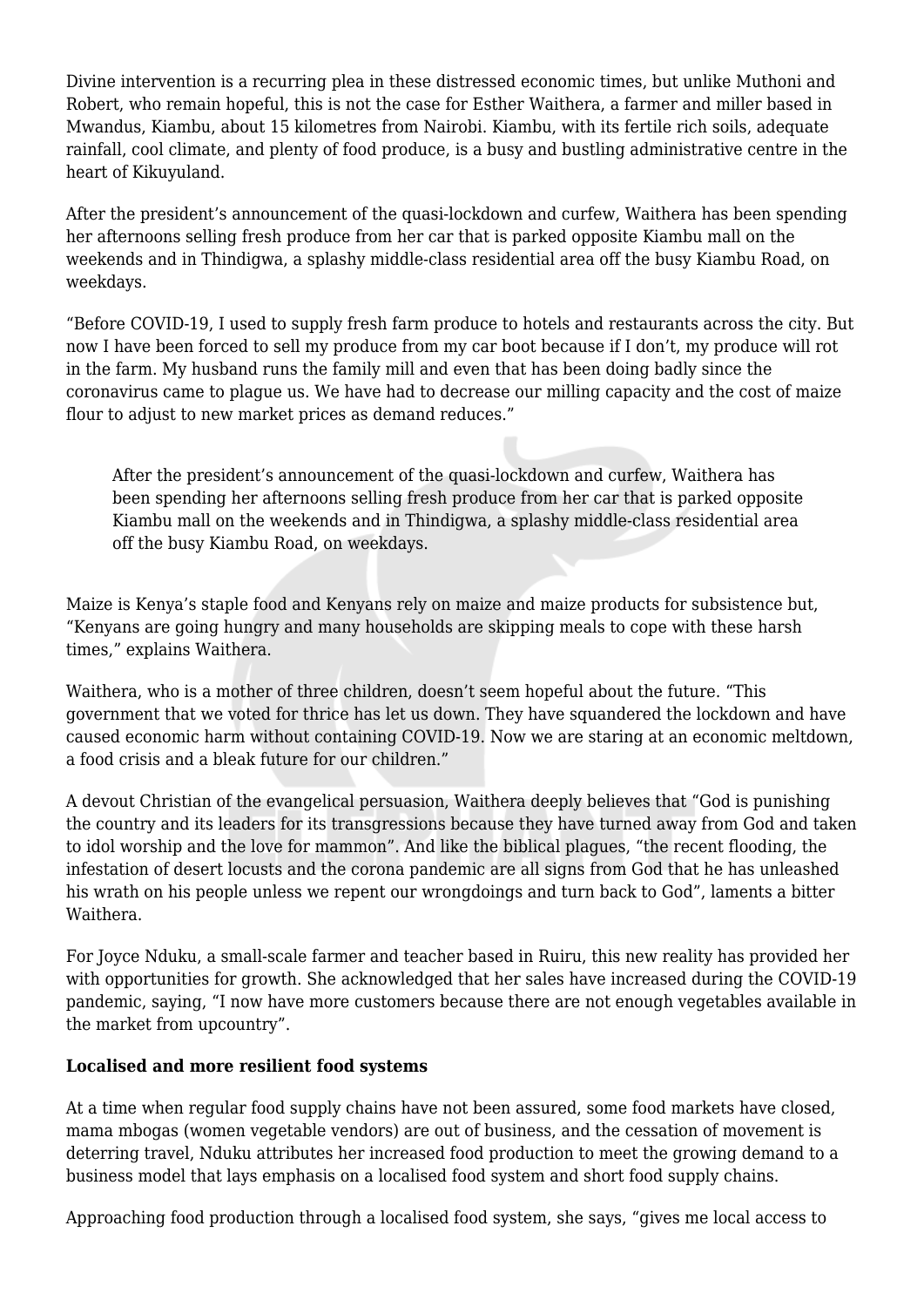farm inputs".

She adds, "I get my manure from livestock keepers within my locale and my seeds from local agrovets. I have direct access to my consumers, removing middlemen who expose my produce to unsafe and unhygienic handling and high logistical and transport costs. Hence I'm able to increase the access to safe and affordable food."

Agriculture, forestry and fishing's contribution to GDP in 2019 was 34.1 per cent, according to the Kenya National Bureau of Statistics' *Economic Survey 2020.* Another 27 percent of GDP is contributed indirectly through linkages with other sectors of Kenya's economy. The sector, the survey revealed, employs more than 56 percent of the total labour force employed in agriculture in 2019. It also provides a livelihood (employment, income and food security needs) to more than 80 percent of the Kenyan population and contributes to improving nutrition through the production of safe, diverse and nutrient dense foods, notes a World Bank [report.](https://www.worldbank.org/en/country/kenya/publication/kenya-economic-update-transforming-agricultural-productivity-to-achieve-food-security-for-all)

Yet, in a matter of weeks, Nduku tells me, "COVID-19 has laid bare the underlying risks, inequities, and fragilities in our food and agricultural systems, and pushed them close to breaking point."

These systems, the people underpinning them, and the public goods they deliver have been underprotected and under-valued for decades. Farmers have been exposed to corporate interests that give them little return for their yield; politicians have passed neoliberal food policies and legislation at the peril of citizens; indigenous farming knowledge has been buried by capitalist modes of production that focus mainly on high yields and profit; and families have been one meal away from hunger due to untenable food prices, toxic and unhealthy farm produce and volatile food ecosystems.

Nduku firmly believes that the pandemic has, however, "offered a glimpse to new, robust and more resilient food systems, as some local authorities have implemented measures to safeguard the provision and production of food and local communities and organisations have come together to plug gaps in the food systems."

## **Food justice**

Many young Kenyans have also emerged to offer leadership with more intimate knowledge of their contexts and responded to societal needs in more direct and appropriate ways. If anything, Nduku tells me, "we must learn from this crisis and ensure that the measures taken to curb the food crisis in these corona times are the starting point for a food system transformation".

The sector, the survey revealed, employs more than 56 per cent of the total labour force employed in agriculture in 2019. It also provides a livelihood (employment, income and food security needs) to more than 80 per cent of the Kenyan population…

To achieve the kind of systematic transformation Kenya needs, we must "borrow a leaf from Burkina Faso's revolutionary leader Thomas Sankara", Nduku adds. Sankara [emphasised](https://africanarguments.org/2016/04/22/our-stomachs-will-make-themselves-heard-what-sankara-can-teach-us-about-food-justice-today/) national food sovereignty and food justice, advocated against over-dependence on foreign food aid, and implemented ecological programmes that fostered long-term agro-ecological balance, powerdispersing, communal food cultivation, and the regeneration of the environment, which remain powerful foundations for food justice today.

Indeed, we must also not rely on discrete technological advances or conservative and incremental policy change. We must radically develop a new system that can adapt and evolve to new innovations, build resilient local food systems, strengthen our local food supply chains, reconnect